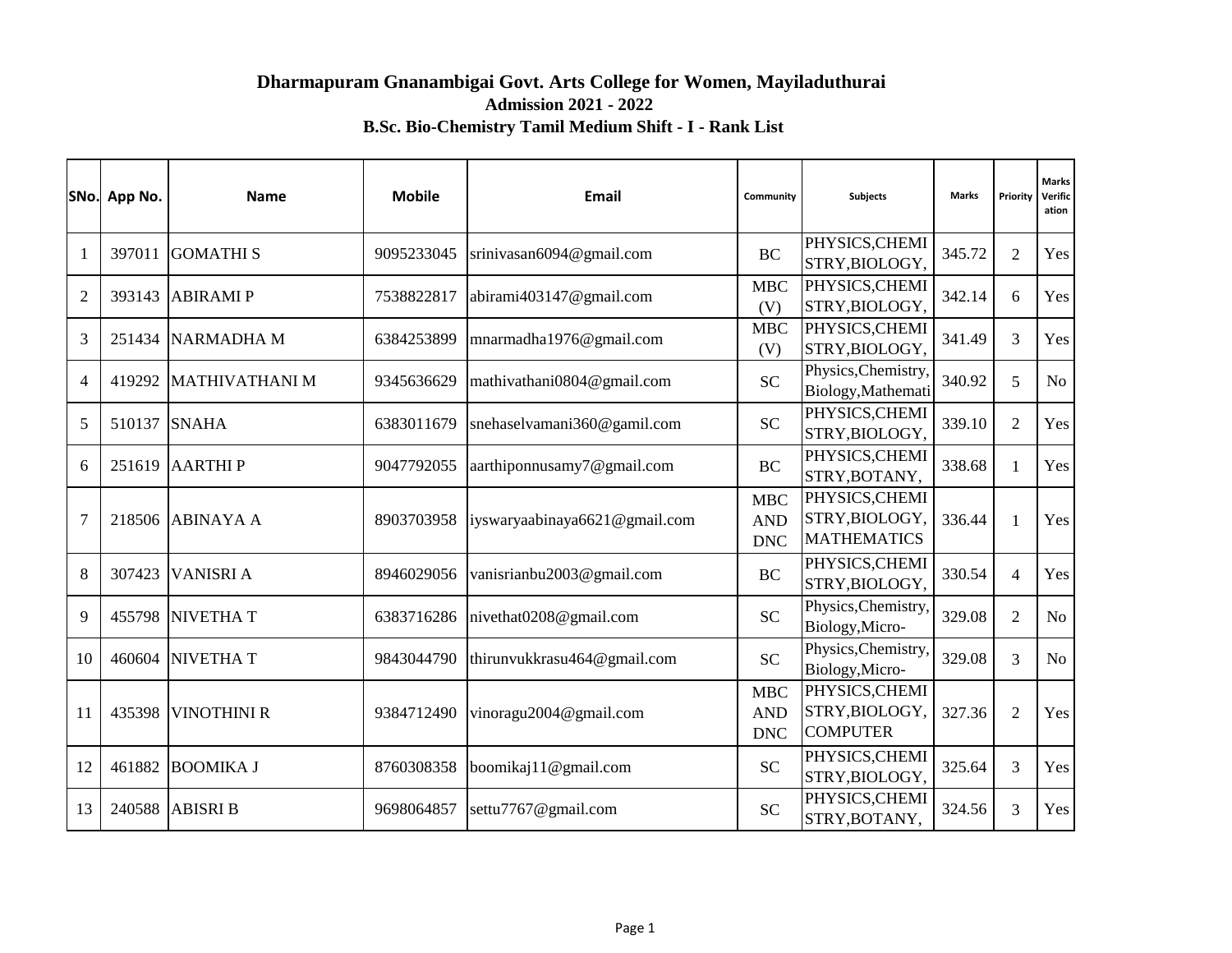|    | SNo. App No. | <b>Name</b>         | <b>Mobile</b> | Email                          | Community         | <b>Subjects</b>                        | <b>Marks</b> | Priority       | <b>Marks</b><br>Verific<br>ation |
|----|--------------|---------------------|---------------|--------------------------------|-------------------|----------------------------------------|--------------|----------------|----------------------------------|
| 14 |              | 508433 DEVIKA S     | 9344865704    | devikaselvarasu@gmail.com      | <b>MBC</b>        | PHYSICS, CHEMI                         | 322.86       | $\overline{2}$ | Yes                              |
|    |              |                     |               |                                | (V)               | STRY, BIOLOGY,                         |              |                |                                  |
| 15 | 302461       | <b>VETRISELVI M</b> | 7708936785    | sankar2021ff@gmail.com         | <b>MBC</b><br>(V) | PHYSICS, CHEMI<br>STRY, BIOLOGY,       | 322.71       | $\overline{2}$ | Yes                              |
| 16 | 298261       | <b>ANITHA S</b>     | 6369968021    | anithamuthu978@gmail.com       | <b>MBC</b><br>(V) | PHYSICS, CHEMI<br>STRY, BIOLOGY,       | 322.13       | $\overline{2}$ | Yes                              |
| 17 | 377463       | <b>NIGASHINI K</b>  | 9976278251    | nigalatha@gmail.com            | <b>SC</b>         | PHYSICS, CHEMI<br>STRY, BIOLOGY,       | 319.10       | $\overline{4}$ | Yes                              |
| 18 |              | 499726 KIRUTHIKA J  | 9442779324    | kiruthika71196@gmail.com       | <b>BC</b>         | Physics, Chemistry,<br>Botany, Zoology | 318.00       | $\mathbf{1}$   | N <sub>o</sub>                   |
| 19 | 215156       | <b>PRAVEENAM</b>    | 9342640466    | mpraveenampraveena31@gmail.com | <b>MBC</b><br>(V) | PHYSICS, CHEMI<br>STRY, BIOLOGY,       | 317.64       | $\mathbf{1}$   | Yes                              |
| 20 | 485339       | <b>SAILAJA</b>      | 7868005573    | sailajaraman2004@gmail.com     | <b>SC</b>         | Physics, Chemistry,<br>Botany, Zoology | 316.22       | $\overline{2}$ | N <sub>o</sub>                   |
| 21 | 308489       | <b>VENNILA A</b>    | 9344379986    | venik9616@gmail.com            | <b>MBC</b><br>(V) | PHYSICS, CHEMI<br>STRY, BOTANY,        | 316.00       | $\mathbf{1}$   | Yes                              |
| 22 | 437128       | <b>ISHWARYA M</b>   | 7806884030    | misvariya@gmail.com            | <b>MBC</b><br>(V) | PHYSICS, CHEMI<br>STRY, BIOLOGY,       | 315.54       | $\mathbf{1}$   | Yes                              |
| 23 | 340304       | <b>JAYASRI</b>      | 6385754822    | janujayasri2004@gmail.com      | <b>SC</b>         | PHYSICS, CHEMI<br>STRY, BIOLOGY,       | 315.49       | 3              | Yes                              |
| 24 | 408388       | MUTHUSELVI D        | 9585148650    | muthuselvi2904@gmail.com       | <b>BC</b>         | PHYSICS, CHEMI<br>STRY, BIOLOGY,       | 314.98       | $\overline{2}$ | Yes                              |
| 25 | 432721       | <b>SELVAPRIYA S</b> | 9600524597    | navaneethank521@gmail.com      | <b>MBC</b><br>(V) | PHYSICS, CHEMI<br>STRY, BIOLOGY,       | 314.12       | $\overline{4}$ | Yes                              |
| 26 | 415467       | <b>SANGEETHA R</b>  | 7550333492    | leninlenin26011@gmail.com      | <b>SC</b>         | PHYSICS, CHEMI<br>STRY, BIOLOGY,       | 314.11       | $\mathbf{1}$   | Yes                              |
| 27 | 229222       | <b>VANATHI.P</b>    | 9944218936    | vanathi2004@gmail.com          | <b>SC</b>         | PHYSICS, CHEMI<br>STRY, BOTANY,        | 313.54       | $\overline{2}$ | Yes                              |
| 28 | 353491       | <b>DEVIKA G</b>     | 6369881599    | gunapalr1976@gmail.com         | <b>SC</b>         | PHYSICS, CHEMI<br>STRY, BIOLOGY,       | 312.44       | $\mathbf{1}$   | Yes                              |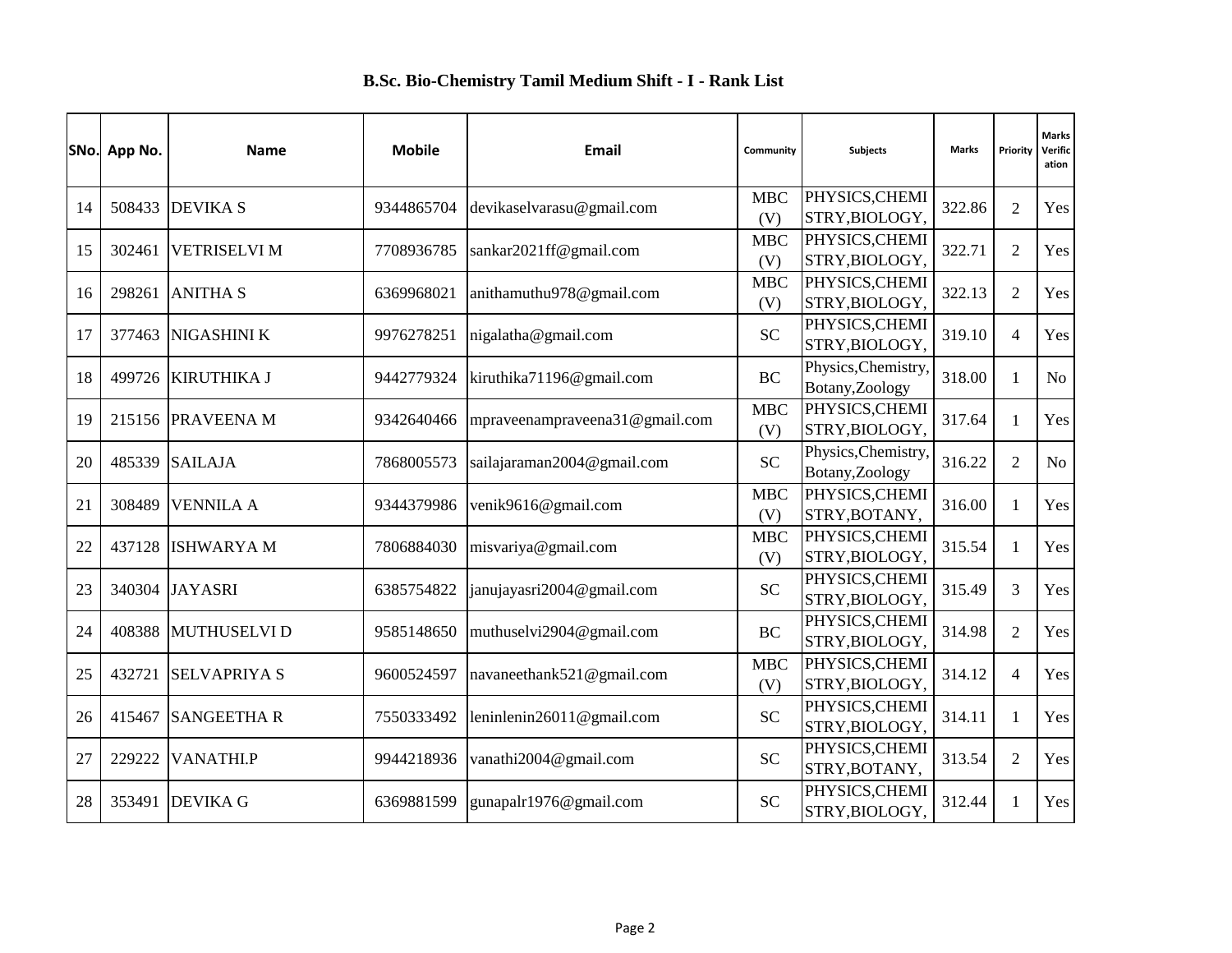|    | SNo. App No. | <b>Name</b>                 | <b>Mobile</b> | Email                               | Community         | <b>Subjects</b>                        | <b>Marks</b> | Priority       | <b>Marks</b><br>Verific<br>ation |
|----|--------------|-----------------------------|---------------|-------------------------------------|-------------------|----------------------------------------|--------------|----------------|----------------------------------|
| 29 | 438114       | <b>VIJAYALAKSHMI R</b>      | 8825944315    | ravivino045@gmail.com               | <b>SC</b>         | PHYSICS, CHEMI<br>STRY, BOTANY,        | 312.11       | $\overline{2}$ | Yes                              |
| 30 | 456088       | G.SHANMUGAPRIYA             | 9585019418    | shanmu@gmail.com                    | <b>BC</b>         | Physics, Chemistry,<br>Botany, Zoology | 308.97       | $\mathbf{1}$   | N <sub>o</sub>                   |
| 31 | 420401       | <b>DIVYADHARSHINI N</b>     | 9790346968    | muthumozhikanchi@gmail.com          | <b>SC</b>         | PHYSICS, CHEMI<br>STRY, BIOLOGY,       | 308.14       | 3              | Yes                              |
| 32 | 415879       | <b>SANTHIYA S</b>           | 9688984468    | nps833861@gmail.com                 | <b>SC</b>         | PHYSICS, CHEMI<br>STRY, BIOLOGY,       | 307.84       | $\overline{4}$ | Yes                              |
| 33 | 323299       | <b>VIJAYALAKSHMI</b>        | 9585663203    | vijayalakshmis609404@gmail.com      | <b>MBC</b><br>(V) | PHYSICS, CHEMI<br>STRY, BOTANY,        | 307.25       | $\mathbf{1}$   | Yes                              |
| 34 | 421524       | <b>GOVT HR SEC SCHOOL K</b> | 6380330609    | jeevanand1362000@gmail.com          | <b>ST</b>         | PHYSICS, CHEMI<br>STRY, BIOLOGY,       | 303.45       | $\mathbf{1}$   | Yes                              |
| 35 | 488233       | <b>SACHANA S</b>            | 7538870486    | sudharshnas61@gmail.com             | <b>SC</b>         | PHYSICS, CHEMI<br>STRY, BIOLOGY.       | 303.10       | $\overline{2}$ | Yes                              |
| 36 | 409169       | <b>BAVADHARANIM</b>         | 9843680507    | nm851620@gmail.com                  | <b>SC</b>         | PHYSICS, CHEMI<br>STRY, BOTANY,        | 302.97       | $\mathbf{1}$   | Yes                              |
| 37 | 451467       | <b>BHAVANI J</b>            | 8675218698    | bhavanijeevanantham333444@gmail.com | <b>SC</b>         | PHYSICS, CHEMI<br>STRY, BIOLOGY,       | 301.72       | $\mathbf{1}$   | Yes                              |
| 38 | 302208       | <b>KAVYAK</b>               | 9342712693    | kavyasam@gmail.com                  | <b>MBC</b><br>(V) | PHYSICS, CHEMI<br>STRY, BIOLOGY,       | 301.42       | 3              | Yes                              |
| 39 | 502611       | <b>ELAKKIYA K</b>           | 8428963277    | kdkddhineshkdkd@gmail.com           | <b>SC</b>         | PHYSICS, CHEMI<br>STRY, BIOLOGY,       | 299.36       | $\overline{4}$ | Yes                              |
| 40 |              | 339014 SWETHA S             | 9600304518    | duraisaravanan559@gmail.com         | <b>MBC</b><br>(V) | PHYSICS, CHEMI<br>STRY, BIOLOGY,       | 298.58       | $\overline{2}$ | Yes                              |
| 41 | 374023       | <b>SIVARANJANI E</b>        | 6380828680    | sivaranjani1572003@gmail.com        | <b>SC</b>         | PHYSICS, CHEMI<br>STRY, BIOLOGY,       | 297.37       | $\overline{2}$ | Yes                              |
| 42 | 327277       | <b>SRINITHI R</b>           | 9940152557    | srinithiramesh2004@gmail.com        | <b>BC</b>         | Physics, Chemistry,<br>Botany, Zoology | 297.08       | $\mathbf{1}$   | No                               |
| 43 | 315218       | <b>PRIYANGA P</b>           | 9344236014    | yogeshwaran102001@gmail.com         | <b>SC</b>         | PHYSICS, CHEMI<br>STRY, BOTANY,        | 295.94       | 3              | Yes                              |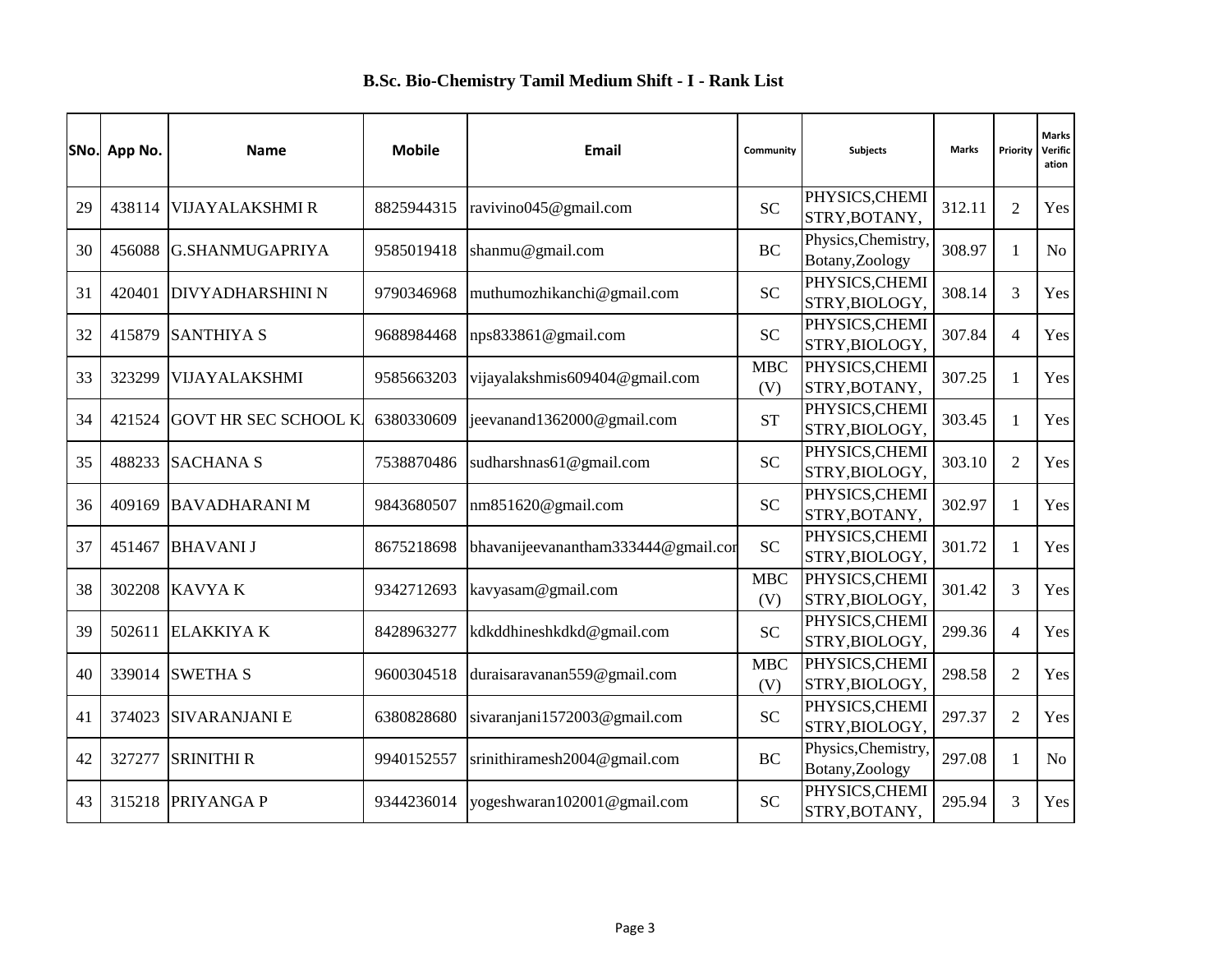|    | SNo. App No. | <b>Name</b>          | <b>Mobile</b> | Email                               | Community                              | <b>Subjects</b>                                                     | <b>Marks</b> | Priority       | <b>Marks</b><br>Verific<br>ation |
|----|--------------|----------------------|---------------|-------------------------------------|----------------------------------------|---------------------------------------------------------------------|--------------|----------------|----------------------------------|
| 44 |              | 327431 SANTHIYA      | 9976245286    | santhiya1111@gmail.com              | <b>SC</b>                              | Physics, Chemistry,<br>Biology, Computer                            | 292.00       | $\mathbf{1}$   | N <sub>o</sub>                   |
| 45 |              | 358656 SUREKA G      | 9791414080    | surekag27@gmail.com                 | <b>SC</b>                              | PHYSICS, CHEMI<br>STRY, BOTANY,                                     | 291.37       | $\overline{2}$ | Yes                              |
| 46 | 423214       | <b>ABINAYA M</b>     | 8344833796    | am9006002@gmail.com                 | <b>MBC</b><br>(V)                      | Physics, Chemistry,<br>Botany, Zoology                              | 291.37       | $\overline{c}$ | N <sub>o</sub>                   |
| 47 | 418643       | <b>ABARNAD</b>       | 6383420061    | dabarna28@gmail.com                 | <b>MBC</b><br>(V)                      | PHYSICS, CHEMI<br>STRY, BIOLOGY,                                    | 291.36       | $\mathbf{1}$   | Yes                              |
| 48 | 376288       | <b>MOHANAPRIYA R</b> | 9361354629    | mm99764772@gmail.com                | <b>SC</b>                              | PHYSICS, CHEMI<br>STRY, BIOLOGY,                                    | 290.12       | $\overline{2}$ | Yes                              |
| 49 | 439509       | VIJAYALAKSHMI        | 9698990594    | vijayalakshmisivaguru2004@gmail.com | <b>MBC</b><br>(V)                      | PHYSICS, CHEMI<br>STRY, BOTANY,                                     | 289.93       | $\mathbf{1}$   | Yes                              |
| 50 | 395544       | <b>KEERTHIKA</b>     | 9787299742    | kirushnakirushnakanth@gmail.com     | <b>SC</b>                              | PHYSICS, CHEMI<br>STRY, BIOLOGY,                                    | 289.00       | $\mathbf{1}$   | Yes                              |
| 51 |              | 250593 NIVETHA       | 9751801660    | nivethar1304@gmail.com              | <b>MBC</b><br>(V)                      | PHYSICS, CHEMI<br>STRY, BOTANY,                                     | 288.28       | $\overline{2}$ | Yes                              |
| 52 | 359491       | <b>N.VEMBU</b>       | 9894258236    | n.kavya185138@gmail.com             | <b>BC</b>                              | PHYSICS, CHEMI<br>STRY, BIOLOGY,                                    | 286.23       | $\mathbf{1}$   | Yes                              |
| 53 | 336171       | <b>KARTHIKA K</b>    | 9047544763    | karthikak02102004@gmail.com         | <b>MBC</b><br><b>AND</b><br><b>DNC</b> | Physics, Chemistry,<br>Biology, Mathemati<br>$\mathbf{c}\mathbf{s}$ | 284.70       | $\overline{4}$ | No                               |
| 54 | 307569       | <b>AARTHI S</b>      | 9626654936    | aarthis328@gmail.com                | <b>SC</b>                              | PHYSICS, CHEMI<br>STRY, BOTANY,                                     | 284.51       | $\overline{2}$ | Yes                              |
| 55 | 361287       | <b>VALAMBIGAI M</b>  | 9245551785    | valambigaimtl@gmail.com             | <b>MBC</b>                             | PHYSICS, CHEMI<br>STRY, BOTANY,                                     | 284.28       | $\overline{2}$ | Yes                              |
| 56 | 465225       | <b>ANITHA</b>        | 9176528053    | anthoniraj3007@gmail.com            | <b>BC</b>                              | PHYSICS, CHEMI<br>STRY, BIOLOGY,                                    | 282.85       | $\overline{2}$ | Yes                              |
| 57 | 428960       | YAZHINI B            | 9500881251    | sundaradhasan6@gmail.com            | <b>SC</b>                              | PHYSICS, CHEMI<br>STRY, BOTANY,                                     | 282.22       | 3              | Yes                              |
| 58 | 335276       | <b>ARTHIR</b>        | 6385380453    | ar9270109@gmail.com                 | <b>SC</b>                              | PHYSICS, CHEMI<br>STRY, BOTANY,                                     | 278.97       | $\overline{2}$ | Yes                              |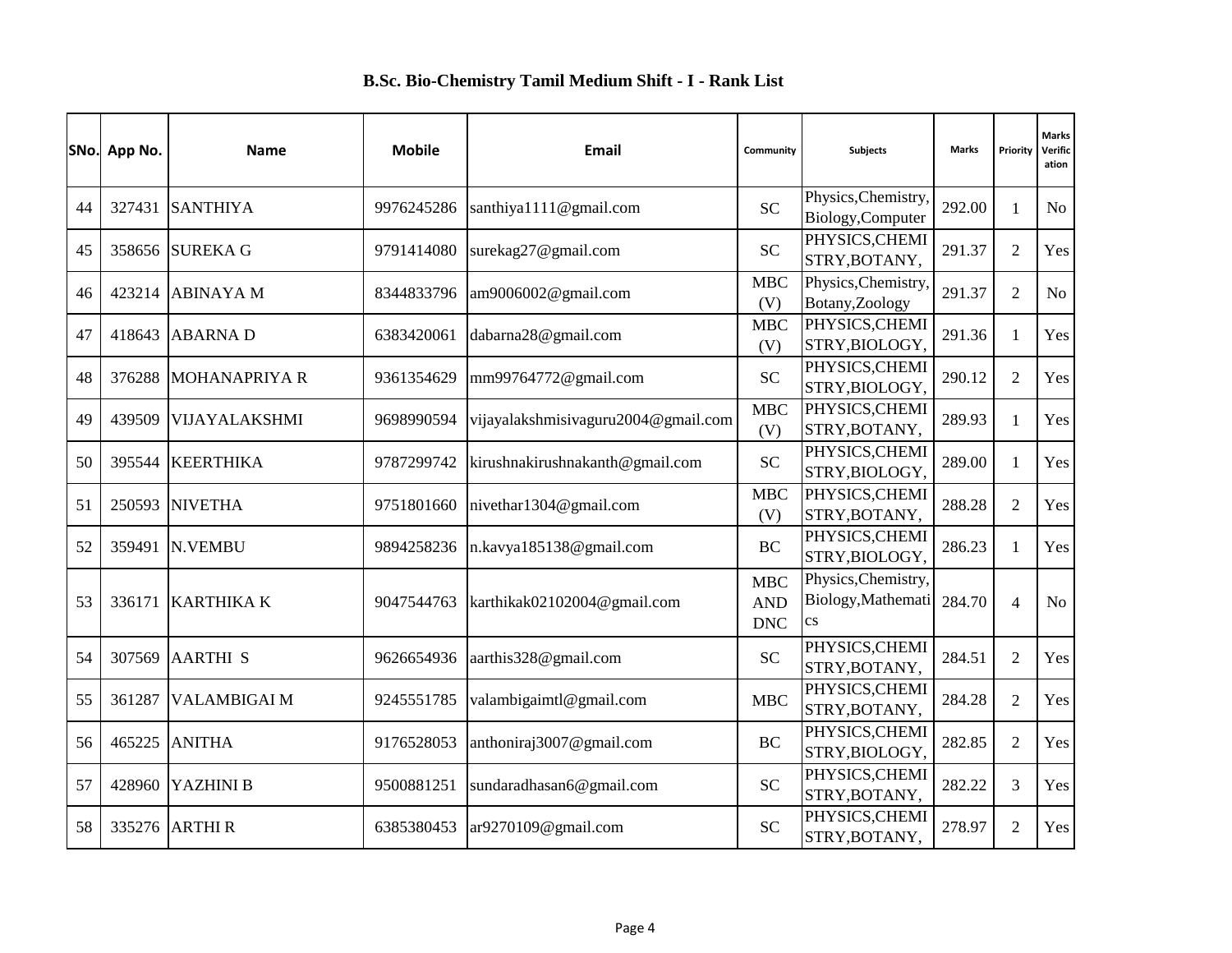|    | SNo. App No. | <b>Name</b>            | <b>Mobile</b> | Email                              | Community         | <b>Subjects</b>                  | <b>Marks</b> | Priority       | <b>Marks</b><br>Verific<br>ation |
|----|--------------|------------------------|---------------|------------------------------------|-------------------|----------------------------------|--------------|----------------|----------------------------------|
| 59 | 344836       | <b>VISHVATHAP</b>      | 8610787922    | vishvathavishvatha@gmail.com       | <b>MBC</b><br>(V) | PHYSICS, CHEMI<br>STRY, BIOLOGY, | 278.43       | $\mathbf{1}$   | Yes                              |
| 60 | 457666       | <b>BhAVADHARANIM</b>   | 9952167119    | sabaridigitalindia@gmail.com       | <b>SC</b>         | PHYSICS, CHEMI<br>STRY, BOTANY,  | 278.40       | $\mathbf{1}$   | Yes                              |
| 61 |              | 395960 DHUSHYA D       | 7339435902    | thilagavathidhaya@gmail.com        | <b>SC</b>         | PHYSICS, CHEMI<br>STRY, BIOLOGY, | 276.93       | $\overline{4}$ | Yes                              |
| 62 | 495852       | <b>SWATHIR</b>         | 8682081996    | rajaswathi23062004@gmail.com       | <b>MBC</b><br>(V) | PHYSICS, CHEMI<br>STRY, BIOLOGY, | 275.66       | $\mathbf{1}$   | Yes                              |
| 63 | 216654       | <b>HEMAPRIYA M</b>     | 8438175079    | priyahema356@gmail.com             | <b>SC</b>         | PHYSICS, CHEMI<br>STRY, BIOLOGY, | 275.43       | 3              | Yes                              |
| 64 | 456374       | <b>NIVETHAR</b>        | 7867806358    | nivetharn724@gmail.com             | <b>SC</b>         | PHYSICS, CHEMI<br>STRY, BIOLOGY, | 273.39       | 4              | Yes                              |
| 65 | 456490       | <b>MALINIS</b>         | 7871898043    | malinis307@gmail.com               | <b>SC</b>         | PHYSICS, CHEMI<br>STRY, BIOLOGY, | 272.58       | 3              | Yes                              |
| 66 | 434438       | <b>SUTHIR</b>          | 9789563174    | subashsuthi2007@gmail.com          | <b>SC</b>         | PHYSICS, CHEMI<br>STRY, BIOLOGY, | 272.23       | 3              | Yes                              |
| 67 | 321251       | <b>PAVITHRA</b>        | 9150461628    | thirupavithra4@gmail.com           | <b>SC</b>         | PHYSICS, CHEMI<br>STRY, BOTANY,  | 270.87       | $\mathbf{1}$   | Yes                              |
| 68 | 408656       | <b>PRIYADHARSINI M</b> | 9965798493    | priyadharsinimadavan2005@gmail.com | <b>SC</b>         | PHYSICS, CHEMI<br>STRY, BOTANY,  | 270.87       | 3              | Yes                              |
| 69 | 299887       | <b>KALAIVANI S</b>     | 7598552853    | kalaivani7598@gmail.com            | <b>SC</b>         | PHYSICS, CHEMI<br>STRY, BOTANY,  | 269.72       | $\mathbf{1}$   | Yes                              |
| 70 | 279073       | <b>ANBUSELVI V</b>     | 9789472350    | muthuselvivivekanandan@gmail.com   | <b>BC</b>         | PHYSICS, CHEMI<br>STRY, BIOLOGY, | 269.57       | $\mathbf{1}$   | Yes                              |
| 71 | 456364       | <b>ABINAYA R</b>       | 8940737180    | abinayar112003@gmail.com           | <b>SC</b>         | PHYSICS, CHEMI<br>STRY, BOTANY,  | 269.55       | 3              | Yes                              |
| 72 | 233073       | <b>DIVYAT</b>          | 7373378284    | niven4800@gmail.com                | <b>SC</b>         | PHYSICS, CHEMI<br>STRY, BIOLOGY, | 269.16       | $\overline{2}$ | Yes                              |
| 73 | 398063       | <b>SUBASRI B</b>       | 9080698599    | subasrisubramani7@gmail.com        | <b>SC</b>         | PHYSICS, CHEMI<br>STRY, BOTANY,  | 267.82       | $\overline{2}$ | Yes                              |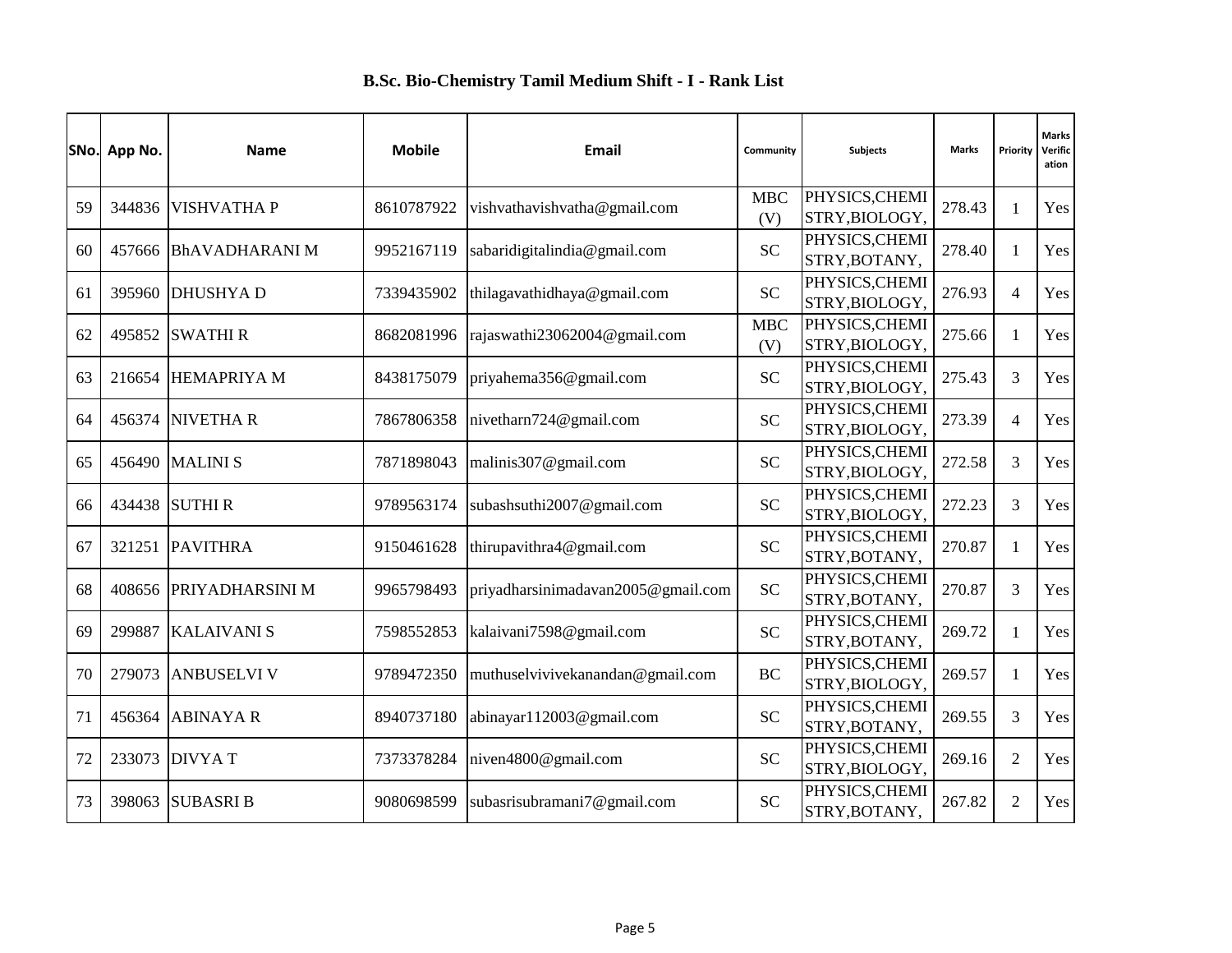|    | SNo. App No. | <b>Name</b>         | <b>Mobile</b> | Email                           | Community         | Subjects                                 | <b>Marks</b> | Priority       | <b>Marks</b><br>Verific<br>ation |
|----|--------------|---------------------|---------------|---------------------------------|-------------------|------------------------------------------|--------------|----------------|----------------------------------|
| 74 |              | 491356 SUBASRI B    | 9080698599    | sharmilabhaskaran1997@gmail.com | <b>SC</b>         | Physics, Chemistry,<br>Botany, Zoology   | 267.82       | $\mathbf{1}$   | N <sub>o</sub>                   |
| 75 | 376535       | <b>ATCHARA A</b>    | 7094569953    | atcharaayya2004@gmail.com       | <b>SC</b>         | PHYSICS, CHEMI<br>STRY, BIOLOGY,         | 266.80       | $\overline{2}$ | Yes                              |
| 76 | 334665       | <b>RISVANA S</b>    | 6385754991    | risvanasathiyaseelan@gmail.com  | <b>SC</b>         | PHYSICS, CHEMI<br>STRY, BOTANY,          | 266.12       | $\overline{2}$ | Yes                              |
| 77 | 332593       | <b>ELAMMARIYA C</b> | 8838170475    | elamariyachandrabalu@gmail.com  | <b>SC</b>         | PHYSICS, CHEMI<br>STRY, BIOLOGY,         | 265.07       | $\mathbf{1}$   | Yes                              |
| 78 | 461370       | <b>VARSHINI V</b>   | 7373612700    | varshinivelm2004@gmail.com      | <b>MBC</b><br>(V) | PHYSICS, CHEMI<br>STRY, BIOLOGY,         | 264.51       | $\mathbf{1}$   | Yes                              |
| 79 | 477831       | <b>MOHANAR</b>      | 8531814992    | remor3550@gmail.com             | <b>SC</b>         | PHYSICS, CHEMI<br>STRY, BOTANY,          | 262.40       | $\mathbf{1}$   | Yes                              |
| 80 | 234300       | <b>SUMITHRAK</b>    | 6374046171    | ranjanisiva831@gmail.com        | <b>SC</b>         | PHYSICS, CHEMI<br>STRY, BIOLOGY.         | 262.00       | $\mathbf{1}$   | Yes                              |
| 81 | 378392       | <b>VEMBUK</b>       | 8489483289    | srijayasri905@gmail.com         | <b>SC</b>         | PHYSICS, CHEMI<br>STRY, BIOLOGY,         | 260.51       | $\overline{2}$ | Yes                              |
| 82 | 277499       | <b>BRUNDHA J</b>    | 9443691040    | sanjaysangar@gmail.com          | <b>BC</b>         | PHYSICS, CHEMI<br>STRY, BIOLOGY,         | 260.24       | $\mathbf{1}$   | Yes                              |
| 83 | 484719       | <b>DEEPASRIJ</b>    | 8754604213    | tthamizh80@gmail.com            | <b>SC</b>         | PHYSICS, CHEMI<br>STRY, BOTANY,          | 259.87       | $\mathbf{1}$   | Yes                              |
| 84 | 484894       | <b>DEEPASRI J</b>   | 9865295583    | manisystemsmdk@gmaiul.com       | <b>SC</b>         | Physics, Chemistry,<br>Botany, Zoology   | 259.87       | $\mathbf{1}$   | N <sub>o</sub>                   |
| 85 | 279489       | <b>JAYAPRIYA B</b>  | 7373653058    | abinashr0622@gmail.com          | <b>MBC</b><br>(V) | Physics, Chemistry.<br>Biology, Computer | 257.55       | $\mathbf{1}$   | No                               |
| 86 | 359107       | <b>PATHMAK</b>      | 6382881343    | saranyapathma2000@gmail.com     | <b>MBC</b><br>(V) | PHYSICS, CHEMI<br>STRY, BIOLOGY,         | 255.44       | $\mathbf{1}$   | Yes                              |
| 87 | 408687       | <b>VARSHINI R</b>   | 9150169509    | green9096@gmail.com             | <b>SC</b>         | PHYSICS, CHEMI<br>STRY, BOTANY,          | 253.15       | $\overline{4}$ | Yes                              |
| 88 | 304109       | <b>AKALYAD</b>      | 8489956313    | akalyadplm2004@gmail.com        | <b>SC</b>         | PHYSICS, CHEMI<br>STRY, BIOLOGY,         | 252.96       | $\mathbf{1}$   | Yes                              |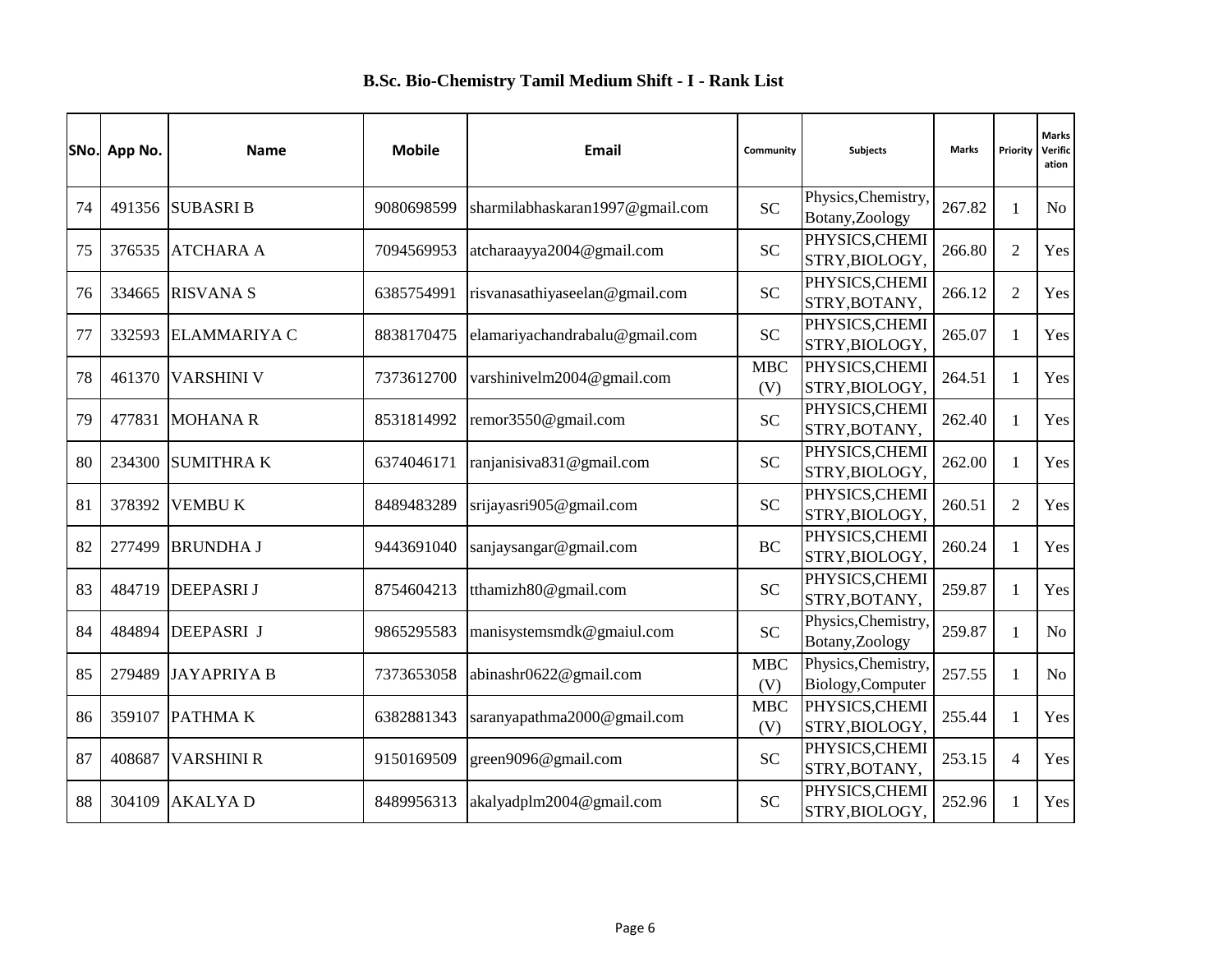|     | SNo. App No. | <b>Name</b>            | <b>Mobile</b> | Email                            | Community                              | <b>Subjects</b>                                   | <b>Marks</b> | Priority       | <b>Marks</b><br>Verific<br>ation |
|-----|--------------|------------------------|---------------|----------------------------------|----------------------------------------|---------------------------------------------------|--------------|----------------|----------------------------------|
| 89  | 308843       | NIVETHA A              | 7550248483    | nivethasuvetha867@gmail.com      | <b>MBC</b><br><b>AND</b>               | PHYSICS, CHEMI<br>STRY, BOTANY,                   | 252.68       | 3              | Yes                              |
| 90  | 402645       | <b>SANTHIYAK</b>       | 9965798493    | santhiyakajendran2004@gmail.com  | <b>DNC</b><br><b>MBC</b><br>(V)        | <b>ZOOLOGY</b><br>PHYSICS, CHEMI<br>STRY, BOTANY, | 252.51       | 3              | Yes                              |
| 91  | 418934       | <b>UMADEVIT</b>        | 9384318678    | umadevithirugnanam2004@gmail.com | ${\bf MBC}$<br>(V)                     | PHYSICS, CHEMI<br>STRY, BIOLOGY,                  | 251.73       | $\mathbf{1}$   | Yes                              |
| 92  | 414903       | <b>BHUVANESHWARI</b>   | 9698307818    | rbhuvana724@gmail.com            | <b>MBC</b><br><b>AND</b><br><b>DNC</b> | PHYSICS, CHEMI<br>STRY, BOTANY,<br><b>ZOOLOGY</b> | 250.00       | 1              | Yes                              |
| 93  | 440807       | <b>ANUSHIYADEVI</b>    | 9047236067    | nithimurugan2006@gmail.com       | <b>MBC</b><br>(V)                      | Physics, Chemistry,<br>Botany, Zoology            | 250.00       | $\overline{2}$ | No                               |
| 94  |              | 406831 LAVANYA B       | 9790460864    | baskaranlavanya37@gmail.com      | <b>SC</b>                              | PHYSICS, CHEMI<br>STRY, BOTANY,                   | 249.25       | 3              | Yes                              |
| 95  | 365524       | POOMITHA P             | 8248044149    | ashokkamalanna@gmail.com         | <b>SC</b>                              | Physics, Chemistry,<br>Biology, Bio-              | 248.39       | $\mathbf{1}$   | No                               |
| 96  | 335829       | <b>SINDHUBAIRAVI K</b> | 7530007687    | sindhubairavi23704@gmail.com     | <b>SC</b>                              | PHYSICS, CHEMI<br>STRY, BIOLOGY,                  | 247.68       | 3              | Yes                              |
| 97  | 251583       | <b>THRISHAM</b>        | 9074083831    | thrisha23012004@gmail.com        | <b>SC</b>                              | PHYSICS, CHEMI<br>STRY, BOTANY,                   | 247.09       | $\mathbf{1}$   | Yes                              |
| 98  | 502527       | <b>SOUNDARYAK</b>      | 9751903077    | sowntharya03022004@gmail.com     | <b>MBC</b><br>(V)                      | PHYSICS, CHEMI<br>STRY, BIOLOGY,                  | 243.43       | $\mathbf{1}$   | Yes                              |
| 99  |              | 221396 SARIKA M        | 9943886480    | muruganbb49@gmail.com            | <b>SC</b>                              | PHYSICS, CHEMI<br>STRY, BIOLOGY,                  | 243.00       | $\mathbf{1}$   | Yes                              |
| 100 | 490911       | <b>SUSITHRA G</b>      | 9361310376    | ktamil377@gmail.com              | <b>SC</b>                              | Physics, Chemistry,<br>Biology, Mathemati         | 243.00       | $\overline{2}$ | N <sub>o</sub>                   |
| 101 | 481100       | <b>KANJANA G</b>       | 9025476232    | sgskarthikeyan5@gmail.com        | <b>SC</b>                              | Physics, Chemistry,<br>Biology, Computer          | 242.23       | $\mathbf{1}$   | N <sub>o</sub>                   |
| 102 | 473722       | <b>GOMATHID</b>        | 7358382966    | dgomathi348@gmail.com            | <b>SC</b>                              | PHYSICS, CHEMI<br>STRY, BOTANY,                   | 241.44       | $\overline{2}$ | Yes                              |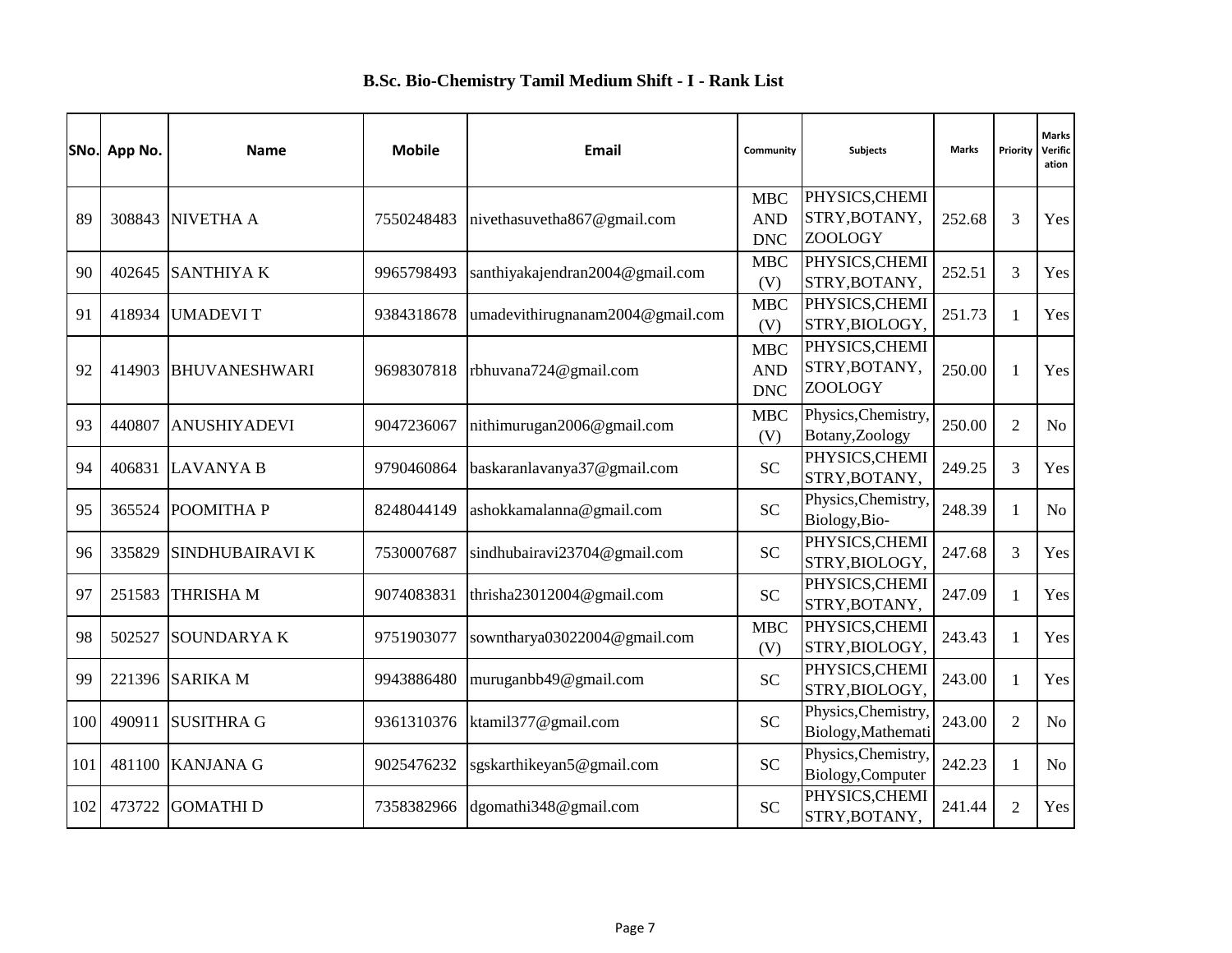|     | SNo. App No. | <b>Name</b>          | <b>Mobile</b> | Email                           | Community         | <b>Subjects</b>                           | <b>Marks</b> | Priority       | <b>Marks</b><br>Verific<br>ation |
|-----|--------------|----------------------|---------------|---------------------------------|-------------------|-------------------------------------------|--------------|----------------|----------------------------------|
| 103 | 500407       | NIVETHA G            | 8489876668    | govindharajdinesh@gmail.com     | <b>BC</b>         | Physics, Chemistry,<br>Biology, Mathemati | 240.00       | 1              | No                               |
| 104 | 201869       | <b>NANDHINI B</b>    | 9940401894    | nandiibaskaran@gmail.com        | <b>MBC</b>        | Physics, Chemistry,<br>Botany, Zoology    | 239.00       | $\mathbf{1}$   | N <sub>o</sub>                   |
| 105 | 460275       | <b>SUGANYA N</b>     | 9445511543    | fashionindia205@gmail.com       | <b>MBC</b><br>(V) | PHYSICS, CHEMI<br>STRY, BIOLOGY,          | 237.21       | $\overline{2}$ | Yes                              |
| 106 | 307141       | DAYANARAJAKUMARI R   | 9865635878    | selvakumar5089@gmail.com        | <b>SC</b>         | PHYSICS, CHEMI<br>STRY, BIOLOGY,          | 234.80       | $\overline{2}$ | Yes                              |
| 107 | 362452       | <b>VINITHA S</b>     | 9790285923    | sepreetha739@gmail.com          | <b>MBC</b><br>(V) | PHYSICS, CHEMI<br>STRY, BOTANY,           | 230.58       | 3              | Yes                              |
| 108 | 361890       | <b>AARTHIR</b>       | 8675863569    | aarthiramadoss2004@gmail.com    | <b>SC</b>         | PHYSICS, CHEMI<br>STRY, BIOLOGY,          | 229.94       | $\mathbf{1}$   | Yes                              |
| 109 | 419271       | <b>GOKILA R</b>      | 9843962693    | gokilarenganathan2004@gmail.com | <b>MBC</b><br>(V) | PHYSICS, CHEMI<br>STRY, BIOLOGY.          | 223.55       | $\mathfrak{2}$ | Yes                              |
| 110 | 400111       | <b>SUBHASRIM</b>     | 9677390299    | mahindranmahi234@gmail.com      | <b>SCA</b>        | Physics, Chemistry,<br>Botany, Zoology    | 221.44       | 3              | N <sub>o</sub>                   |
| 111 | 273380       | <b>SNEKA G</b>       | 8098097630    | suryagsuryag102@gmail.com       | <b>MBC</b><br>(V) | Physics, Chemistry,<br>Biology, Mathemati | 220.00       | 3              | N <sub>o</sub>                   |
| 112 | 334158       | <b>KANAGAVALLIK</b>  | 9789391776    | kkanagavalli2002@gmail.com      | <b>SC</b>         | Physics, Chemistry,<br>Botany, Zoology    | 220.00       | $\overline{c}$ | N <sub>o</sub>                   |
| 113 | 499372       | <b>AGALYA A</b>      | 6383100014    | dhilaninfotechpan@gmail.com     | <b>SC</b>         | Physics, Chemistry,<br>Biology, Mathemati | 217.00       | 5              | N <sub>o</sub>                   |
| 114 | 397157       | <b>THRISHAK</b>      | 9159867753    | thrisha $25062003$ @gmail.com   | <b>SC</b>         | Physics, Chemistry,<br>Botany, Zoology    | 211.00       | 3              | N <sub>o</sub>                   |
| 115 | 245028       | <b>BUVANESWARI R</b> | 9677819583    | rishs645@gmail.com              | <b>SC</b>         | Physics, Chemistry,<br>Biology, Mathemati | 199.00       | $\overline{2}$ | N <sub>o</sub>                   |
| 116 | 201983       | <b>GAYATHRIP</b>     | 7397158148    | MADHAVANMADHAVAN28630@GMAIL.COM | <b>MBC</b><br>(V) | Physics, Chemistry,<br>Biology, Computer  | 190.00       | 3              | N <sub>o</sub>                   |
| 117 | 319971       | <b>KAVITHA A</b>     | 9751195598    | kavithaanandhan05@gmail.com     | <b>MBC</b><br>(V) | Physics, Chemistry,<br>Botany, Zoology    | 188.00       | $\overline{2}$ | No                               |